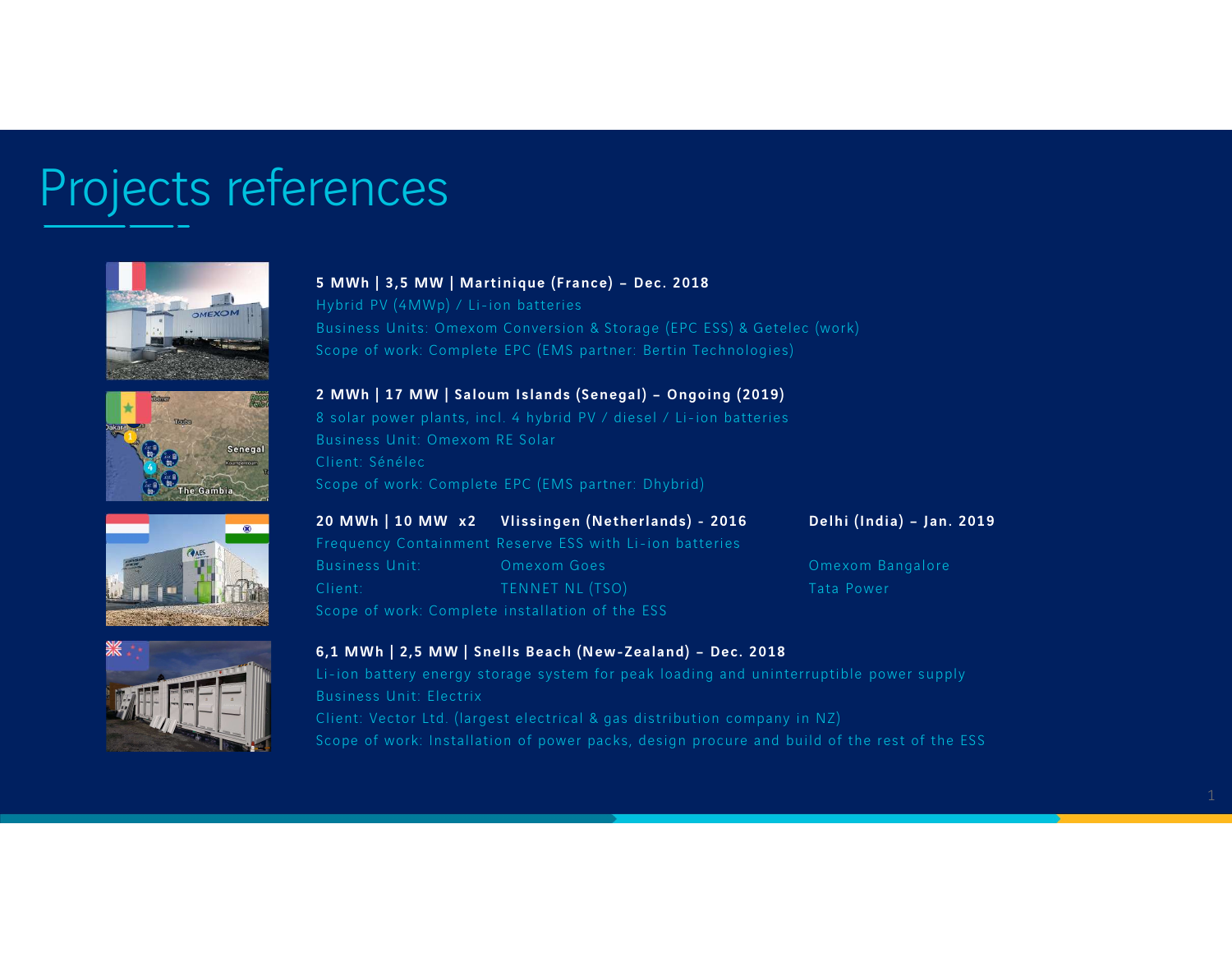# Project references









6 MWh | 6 MW | France – Ongoing (2019) Frequency Containment Reserve Business Unit: Smart Grid Energy, VINCI Energies (French leader of demand-response)

6 MWh | 6 MW | France – Ongoing (2019)<br>Frequency Containment Reserve<br>Business Unit: Smart Grid Energy, VINCI Energies (French leader of demand-response)<br>Scope of work: Market access and real time operation<br>4,2 MWh | 1,4 MW 1381 hybrid PV / battery installations for electrification of remote villages 6 MWh | 6 MW | France – Ongoing (2019)<br>Frequency Containment Reserve<br>Business Unit: Smart Grid Energy, VINCI Energies (French leader of demand-response)<br>Scope of work: Market access and real time operation<br>4,2 MWh | 1,4 MW Business Unit: Omexom Brasil Client: CELPA 4,2 MWh | 1,4 MW | Amazonian rainforest (Brazil) - Ongoing<br>1381 hybrid PV / battery installations for electrification of remote villages<br>On each of the 1381 microgrids: solar panels : 1.1 kWp | Inverter : 1 kW | Batte<br>Busi 1991 The Market Procedure of electromontage (Promote Theorem 1990)<br>On each of the 1381 microgrids: solar panels : 1.1 kWp | Inverter : 1 kW | Battery : 3 kWf<br>Business Unit: Omexom Brasil<br>Client: CELPA<br>Scope of work: Procur

Photovoltaic Greenhouse (0,9 MWp) and Li-ion batteries Scope of work: Procurement, Logistics, Design and Training<br> **1,8 MWh | 0,8 kW | Monte Cinto (France) – Ongoing (2019)**<br>
Photovoltaic Greenhouse (0,9 MWp) and Li-ion batteries<br>
Business unit: Electromontage (EPC / PV) and O

Hybrid PV power plant (solar 420kWp, lead acid batteries) including EMS with fuel saving mode Business unit: VINCI Energies Indonesia Client: Pertamina Scope of work: Complete EPC